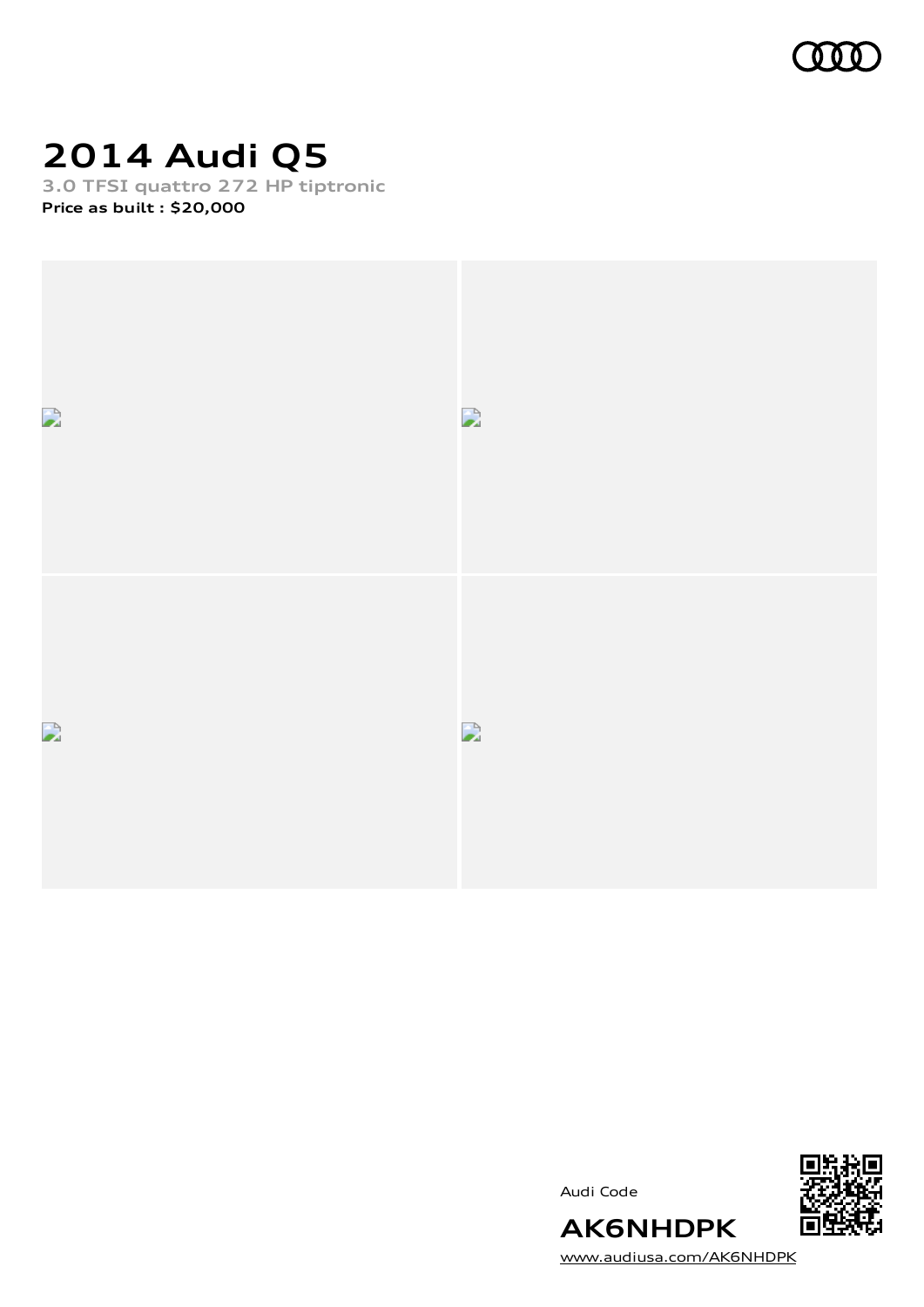## **Summary**

#### **Audi 2014 Audi Q5** 3.0 TFSI quattro 272 HP tiptronic

**Price as buil[t](#page-9-0)** \$20,000

### **Exterior colour**

Lava Gray pearl

### D

#### **Further Information**

Type of vehicle Used car Mileage 69,999 miles No

**Warranty**

#### **Interior colour**

### **Technical Specifications**

Engine type Six-cylinder Displacement/Bore and 2,995/84.5 x 89.0 cc/mm stroke Max. output  $({1})/{2}$  HP Torque /{1} lb-ft@rpm Top track speed 130 mph mph Acceleration (0 - 60 mph) 6.0 sec. seconds

**Audi Code** AK6NHDPK

**Your configuration on www.audiusa.com** [www.audiusa.com/AK6NHDPK](https://www.audiusa.com/AK6NHDPK)

**Commission number** 53011ec70a0e09a91b4e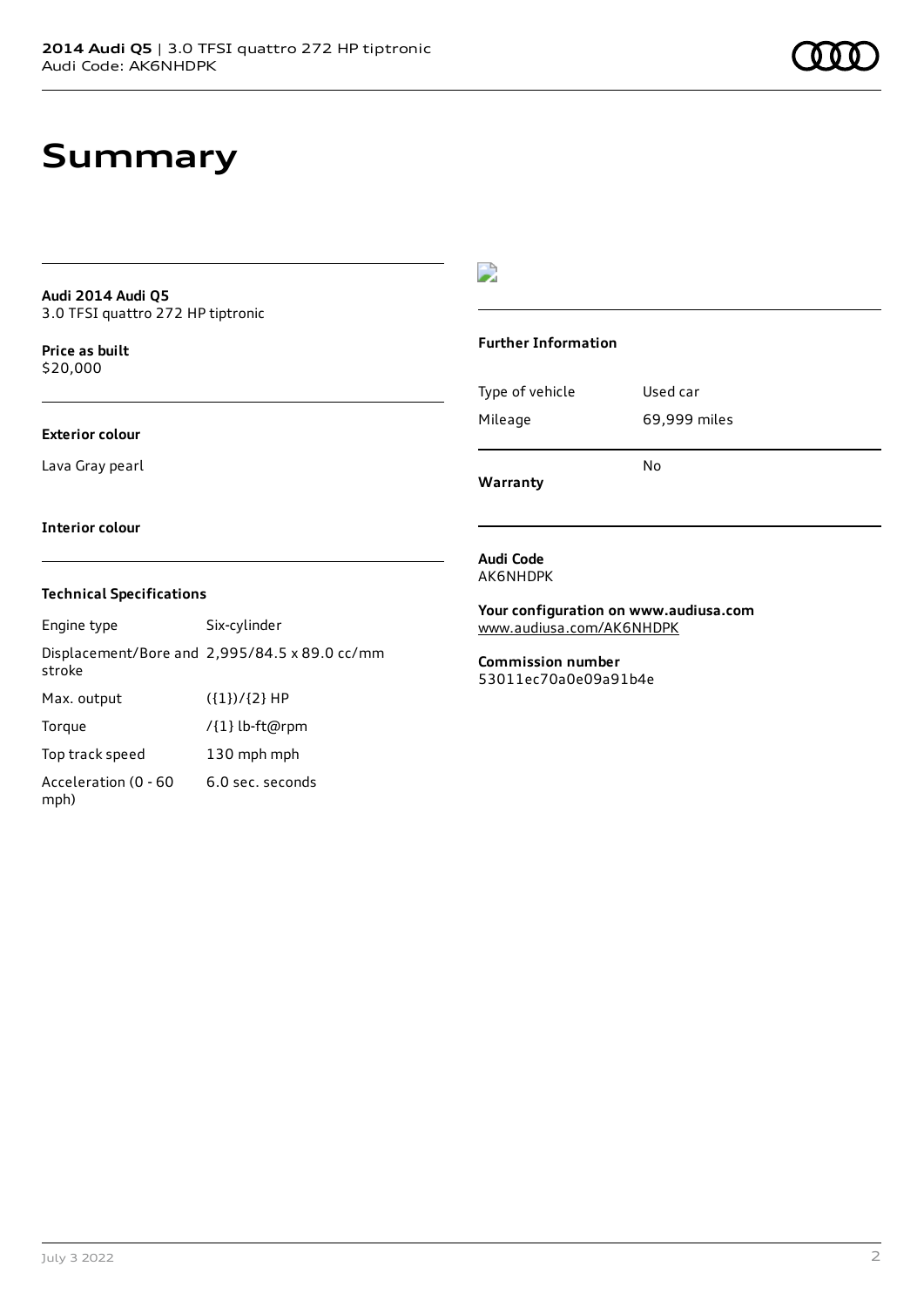# **Equipment**

Lava Gray pearl

R20 255/45 summer performance tires

20" 5-arm design wheels with 255/45 summer performance tires (optional)

Single CD/DVD player

Color driver information system

HD Radio™ Technology

Voice control system

BLUETOOTH® wireless technology preparation for mobile phone

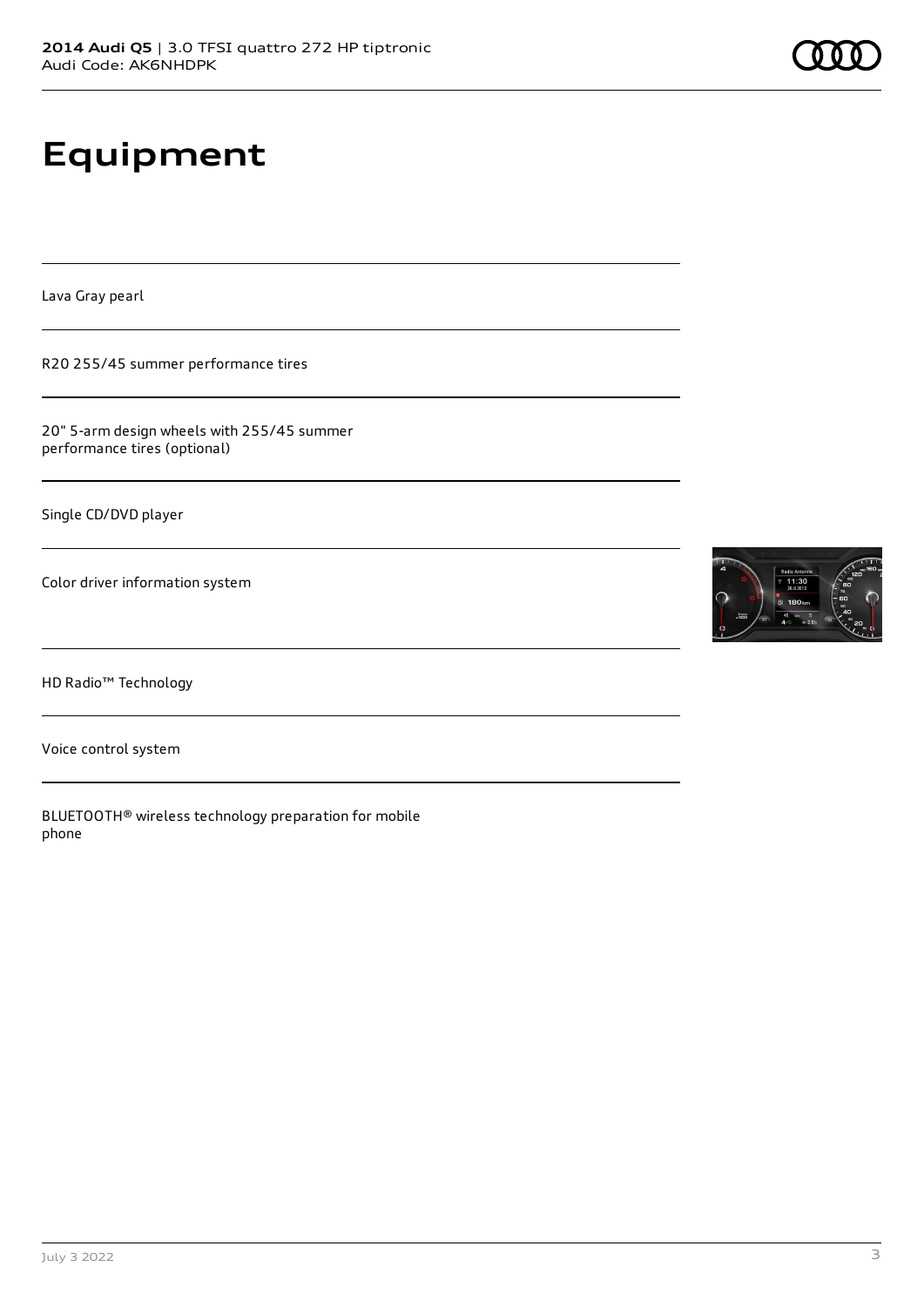## **Standard features**

### **Safety and Security**

| 4UB             | Driver and front passenger dual-stage<br>airbags, thorax side airbags and Sideguard®<br>head curtain airbags |
|-----------------|--------------------------------------------------------------------------------------------------------------|
| 1AT             | Anti-lock Brake System (ABS) with Electronic<br>Brake-pressure Distribution (EBD) and brake<br>assist        |
| UH1             | Electromechanical parking brake                                                                              |
| 8T1             | Cruise control with coast, resume and<br>accelerate features                                                 |
| VC <sub>2</sub> | Garage door opener (HomeLink®)                                                                               |
| QZ7             | Tilt and telescopic manually adjustable<br>steering column                                                   |
| 7K <sub>6</sub> | Tire-pressure monitoring system                                                                              |
| 4X3             | Front side airbags, with head airbag                                                                         |
| 8N6             | Rain sensor for automatic windshield wipers                                                                  |
| 413             | Audi advanced key (keyless access)                                                                           |
| 3B7             | Lower Anchorage and Tethers for Children<br>(LATCH) in rear seats                                            |
|                 |                                                                                                              |

### **Exterior**

| 1D8 | Provision for towing bracket                                                       |
|-----|------------------------------------------------------------------------------------|
| 6XL | Power-folding, power-adjustable, auto-<br>dimming, heated side mirrors with memory |
| 1S1 | Car jack                                                                           |
| 1BA | Five-link front suspension with upper and<br>lower control arms and stabilizer bar |
| 3S1 | Aluminum roof rails                                                                |
| 511 | Rear spoiler                                                                       |
| 8EH | Xenon plus headlights with LED daytime<br>running lights                           |
| 803 | Automatic headlight leveling                                                       |

### **Exterior**

| 8SL             | LED taillight technology                      |
|-----------------|-----------------------------------------------|
| 0NB             | Nameplate set in base trim                    |
| 4KF             | Privacy glass                                 |
| 47 <sub>B</sub> | Stainless steel trunk edge trim and doorsills |

### **Interior**

| QE1             | Storage nets in backs of front seats                                                 |
|-----------------|--------------------------------------------------------------------------------------|
| 3FU             | Panoramic sunroof                                                                    |
| 7M <sub>8</sub> | Body-colored doorsill blades                                                         |
| 6N)             | Standard molded headlining                                                           |
| <b>9AQ</b>      | Three-zone automatic climate control                                                 |
| 4L7             | Auto-dimming interior mirror with compass                                            |
| QQ1             | Additional interior and exterior lighting                                            |
| 2ZQ             | Four-spoke multifunction steering wheel                                              |
| 6E3             | Front center armrest with adjustable length<br>and height                            |
| 7F <sub>9</sub> | Leather gearshift knob                                                               |
| 4E9             | Power trunk open/close and hands-free<br>release                                     |
| 5XF             | Dual front sun visors with lighted vanity<br>mirrors                                 |
| 5KA             | Sliding 40/20/40 split folding rear seat with<br>pass-through and adjustable recline |
| 7HA             | Without leather                                                                      |
| N1F             | leather seating surfaces                                                             |
| 4A3             | <b>Heated front seats</b>                                                            |
|                 |                                                                                      |

### **Infotainment and Driver Assistance**

| UF7 | Audi music interface with iPod® integration |
|-----|---------------------------------------------|
|-----|---------------------------------------------|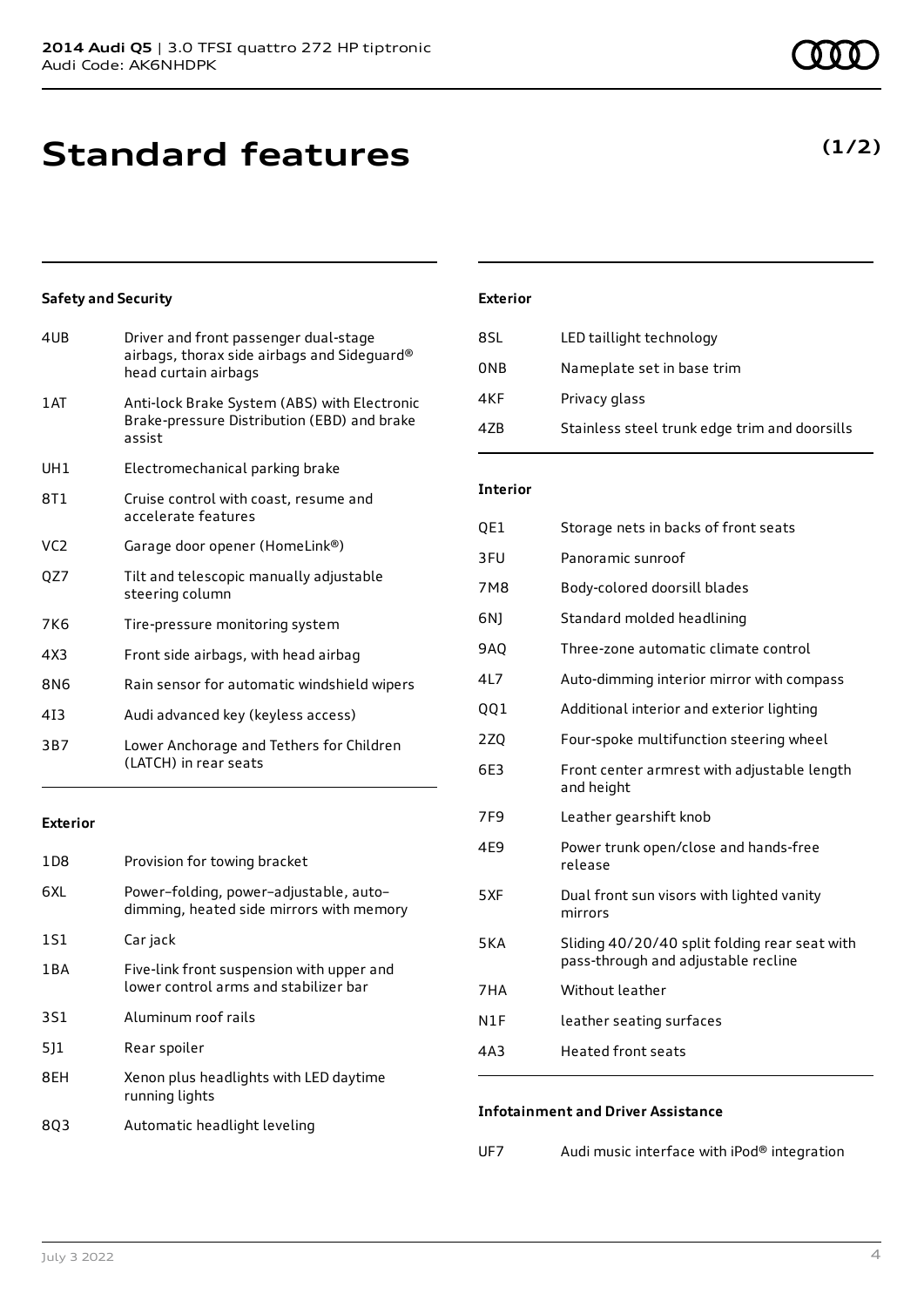**(2/2)**

## **Standard features**

### **Infotainment and Driver Assistance**

9VD Audi concert radio with ten speakers and single CD player with MP3 playback capability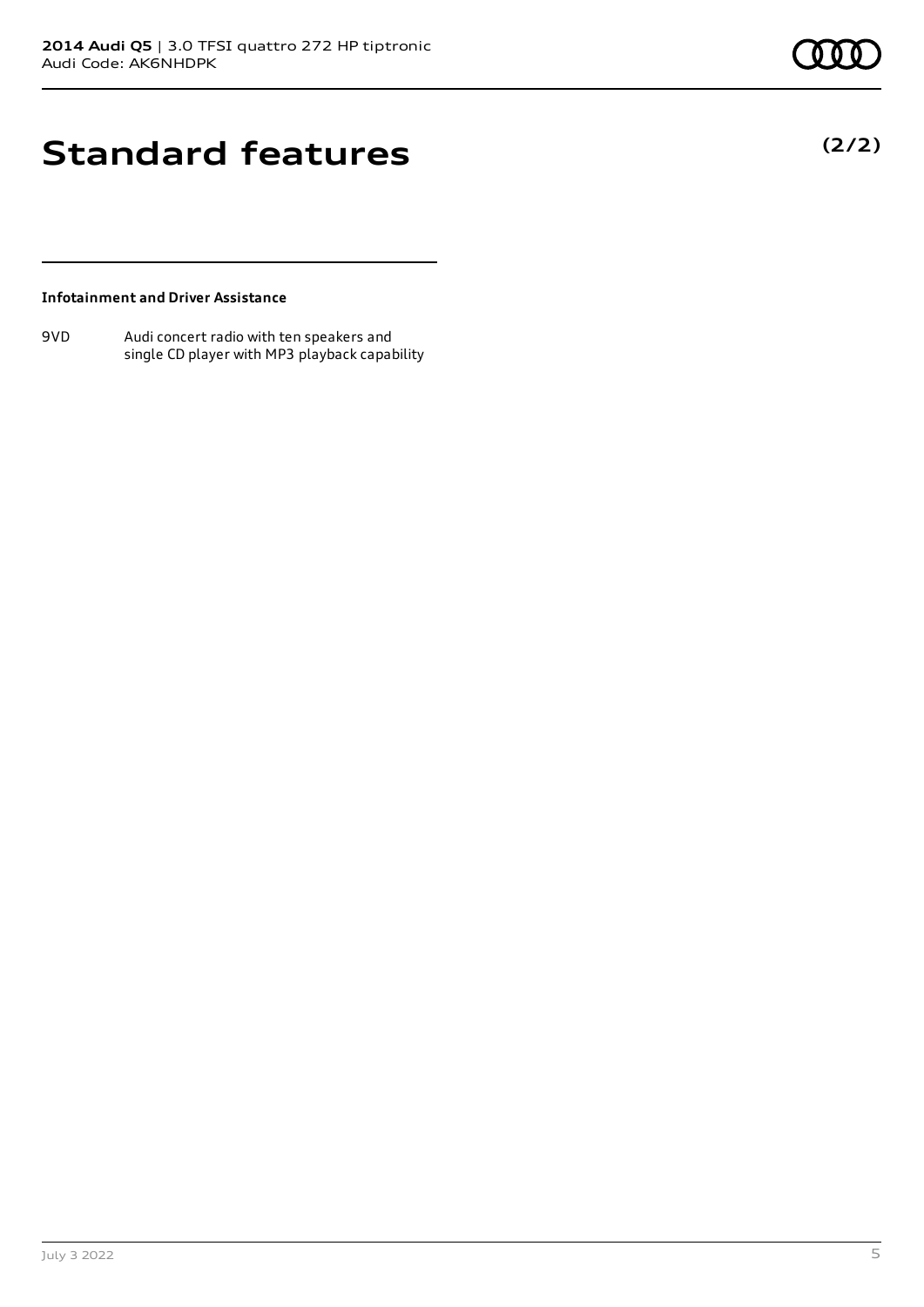# **Dealer remarks**

\*\* Our mission is to work as a cohesive team and to be the best in every area of our business \*\* We will accomplish this by relentlessly earning our Customer's loyalty by exceeding their expectations and creating world class experiences \*\*

8-Color Driver Information Display, Audi Connect w/Online Services, Audi MMI Navigation Plus Package, Audi Parking System Plus w/Rear View Camera, Radio: In-Dash Single CD/DVD Player & HD Radio.

Honesty, integrity and great customer service - that's what you can expect from Royal Automotive Group. After 70 years in the automotive industry, we've learned that nothing is more important than treating the customer right. We work hard to offer our customers the largest and best selection in new and pre-owned vehicles, and our goal is to make you a customer for life. http://www.royalauto.com/ Vehicle Features May Include; Audi MMI Navigation Plus Package (8-Color Driver Information Display, Audi Connect w/Online Services, Audi Parking System Plus w/Rear View Camera, and Radio: In-Dash Single CD/DVD Player & HD Radio), 10 Speakers, 3.20 Axle Ratio, 4- Wheel Disc Brakes, ABS brakes, Air Conditioning, Alloy wheels, AM/FM radio, Auto-dimming door mirrors, Autodimming Rear-View mirror, Automatic temperature control, Brake assist, Bumpers: body-color, CD player, Compass, Delay-off headlights, Driver door bin, Driver vanity mirror, Dual front impact airbags, Dual front side impact airbags, Electronic Stability Control, Four wheel independent suspension, Front anti-roll bar, Front Bucket Seats, Front Center Armrest, Front dual zone A/C, Front fog lights, Front reading lights, Garage door transmitter: HomeLink, Genuine wood console insert, Genuine wood dashboard insert, Genuine wood door panel insert, Headlight cleaning, Heated door mirrors, Heated front seats, High intensity discharge headlights: Bi-xenon, Illuminated entry, Leather Seating Surfaces, Leather Shift Knob, Leather steering wheel, Low tire pressure warning, Memory seat, Occupant sensing airbag, Outside temperature display, Overhead airbag, Overhead console, Panic alarm, Passenger door bin, Passenger vanity mirror, Power door mirrors, Power driver seat, Power Front Heated Bucket Seats, Power Liftgate, Power moonroof, Power passenger seat, Power steering, Power windows, Radio data system, Radio: Audi MMI Plus System w/6.5" Color Screen, Rain sensing wipers, Rear air conditioning, Rear anti-roll bar, Rear fog lights, Rear reading lights, Rear seat center armrest, Rear window defroster, Rear window wiper, Remote keyless entry, Roof rack, Security system, Speed control, Speed-sensing steering, Speed-Sensitive Wipers, Split folding rear seat, Spoiler, Steering wheel mounted audio controls, Tachometer, Telescoping steering wheel, Tilt steering wheel, Traction control, Trip computer, Turn signal indicator mirrors, and Variably intermittent wipers.

Priced below KBB Fair Purchase Price!

CARFAX One-Owner.

Odometer is 19954 miles below market average!

18/26 City/Highway MPG

Awards:

\* JD Power Automotive Performance, Execution and Layout (APEAL) Study \* 2014 KBB.com 10 Best Certified Pre-Owned Luxury Cars Under \$30,000

Reviews:

\* If you're looking for a 5-passenger luxury SUV that wears many hats, the 2014 Audi Q5's combination of power, performance, luxury and ability will likely strike a positive note. Excellent resale values help o...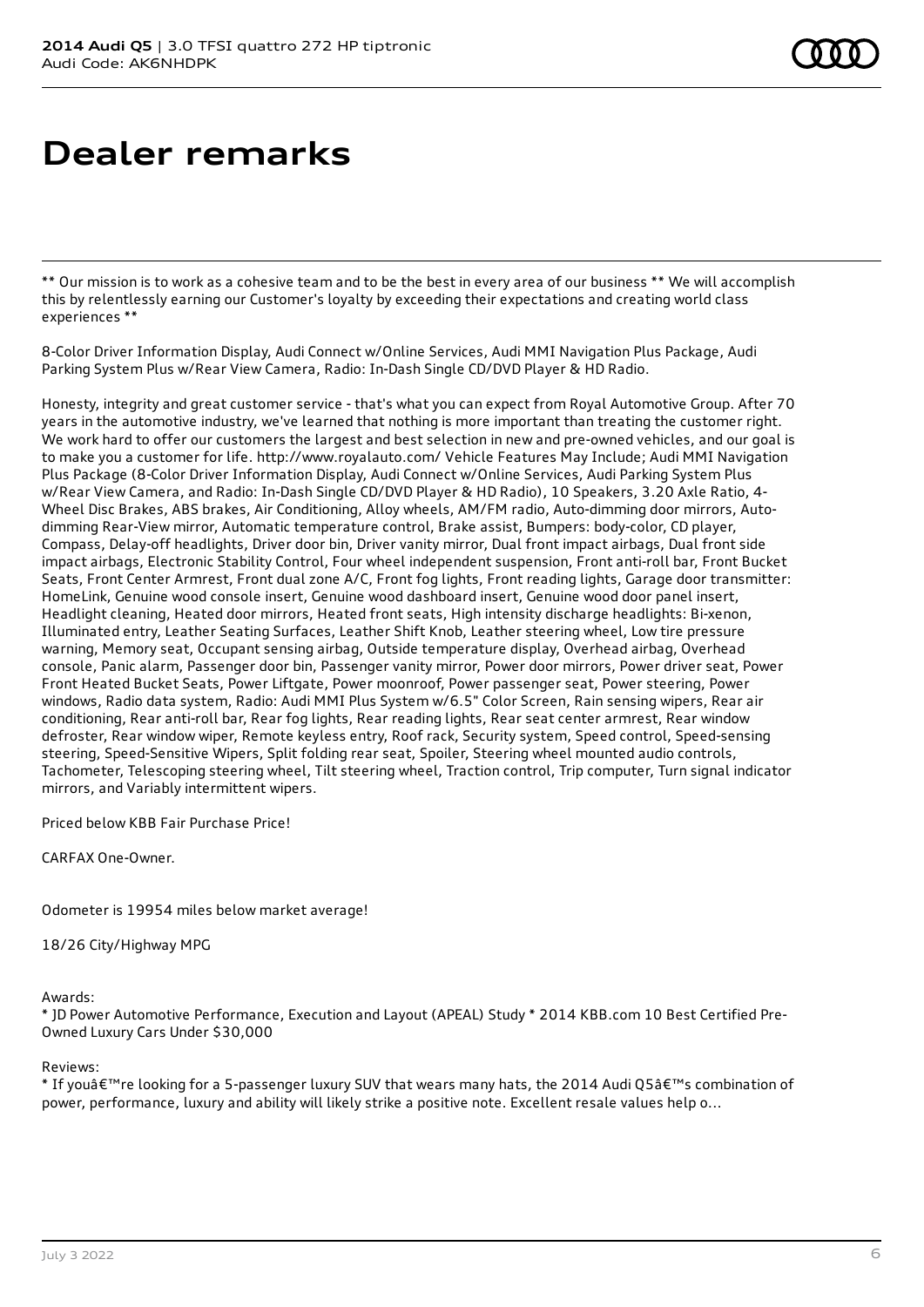## **Technical Specifications**

### **(1/2)**

### **Engineering | Performance**

| Engine type                                 | Six-cylinder                                               |
|---------------------------------------------|------------------------------------------------------------|
| Max. output                                 | $({1})/{2}$ HP                                             |
| Max. output ps/hp                           | 272 @ 4,780 @ rpm                                          |
| Towing capacity                             | 4,400 (maximum towing capacity)<br>/440 (tongue weight) lb |
| Torque                                      | /{1} lb-ft@rpm                                             |
| Valvetrain                                  | 24-valve DOHC                                              |
| Acceleration (0 - 60<br>mph)                | 6.0 sec. seconds                                           |
| Engine block                                | Aluminum alloy                                             |
| Induction/fuel injection Supercharged/TFSI® |                                                            |
| Cylinder head                               | Aluminum alloy                                             |
| stroke                                      | Displacement/Bore and 2,995/84.5 x 89.0 cc/mm              |
| Top track speed                             | 130 mph mph                                                |

### **Electrical system**

| Alternator | 14 Volts - NA amp |
|------------|-------------------|
| Battery    | 12 Volts - NA amp |

| Gear ratios: 8th         | 0.667   |
|--------------------------|---------|
| Gear ratios: 6th         | 1.000   |
| Gear ratios: Final Drive | 3.204   |
| Gear ratios: 7th         | 0.839   |
| Gear ratios: 4th         | 1.667   |
| Gear ratios: 5th         | 1.285   |
| Gear ratios: 2nd         | 3.143   |
| Gear ratios: 3rd         | 2.106   |
| Gear ratios: Reverse     | 3.317   |
| Gear ratios: 1st         | 4 7 1 4 |
|                          |         |

**Transmission | Drivetrain**

### **Steering**

| <b>Suspension</b>                         |                                            |  |
|-------------------------------------------|--------------------------------------------|--|
| Steering ratio                            | 15.9:1                                     |  |
| Turning diameter, curb-38.1 ft<br>to-curb |                                            |  |
| Steering type                             | Electromechanical power steering<br>system |  |

| Front axle | Five-link front suspension       |
|------------|----------------------------------|
| Rear axle  | Trapezoidal-link rear suspension |

### **Brakes**

| Front brakes | 13.6 (ventilated disc) in |
|--------------|---------------------------|
| Rear brakes  | 13.0 (ventilated disc) in |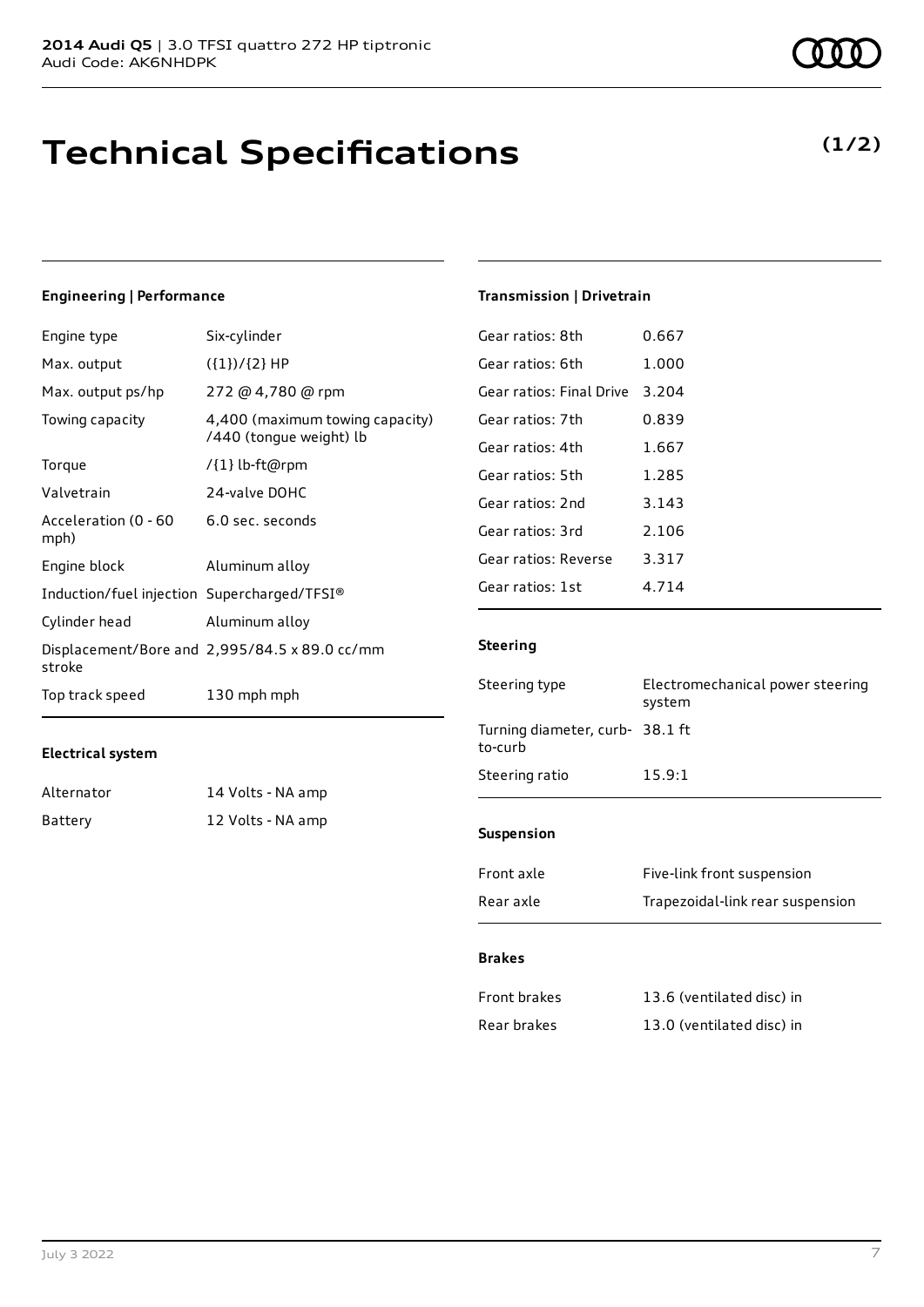## **Technical Specifications**

### **Body**

| Material | Fully galvanized steel unibody with<br>aluminum hood and tailgate and<br>multistep anti-corrosion protection |
|----------|--------------------------------------------------------------------------------------------------------------|
|          |                                                                                                              |

### **Warranty | Maintenance**

| Warranty    | 4-Year/50,000 mile Audi New<br>Vehicle Limited Warranty                                  |
|-------------|------------------------------------------------------------------------------------------|
| Maintenance | 12-Month/5,000 mile (whichever<br>occurs first) NO CHARGE first<br>scheduled maintenance |

### **Exterior Measurements**

| Height                           | 65.2 in  |
|----------------------------------|----------|
| Overall width without<br>mirrors | 74.7 in  |
| Length                           | 182.6 in |
| Wheelbase                        | 110.5 in |
| Drag coefficient                 | .33 Cw   |
| Overall width with<br>mirrors    | 82.2 in  |
| Track rear                       | 63.5 in  |
| <b>Track front</b>               | 63.7 in  |
| Curb weight                      | NA lb    |

### **Interior measurements**

| Seating capacity                          | 5                      |
|-------------------------------------------|------------------------|
| Shoulder room, rear                       | 56.4 in                |
| Head room with front<br>sunroof           | 39.4 in                |
| Leg room, rear                            | 37.4 in                |
| Shoulder room, front                      | 57.7 in                |
| Head room with rear<br>sunroof            | 39.0 in                |
| Head room, rear                           | 37.7 in                |
| Leg room, front                           | 41.0 in                |
| Head room, front                          | 38.1 in                |
| Cargo volume, rear<br>seatbacks up/folded | 29.1/57.3 cu ft, cu ft |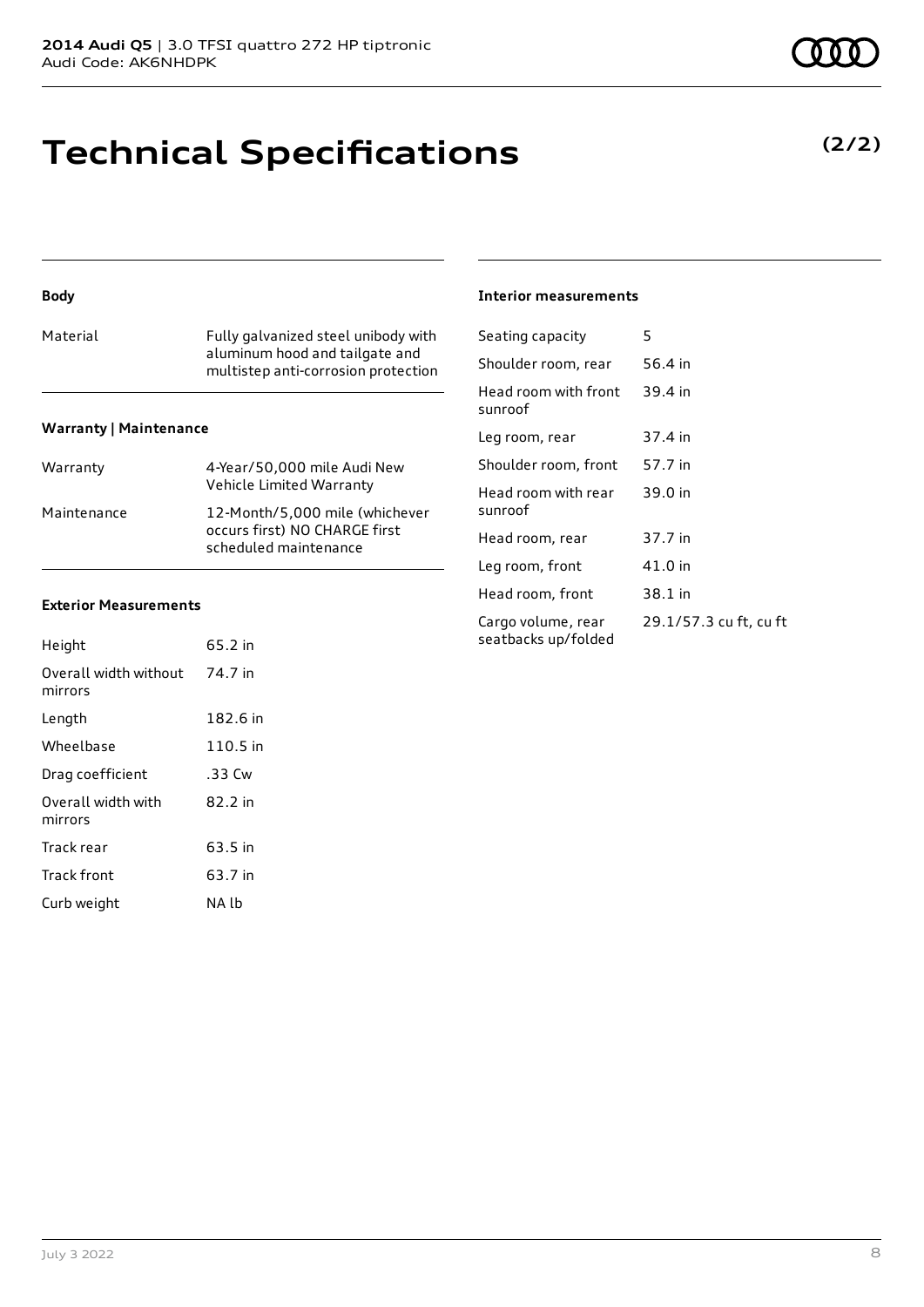

### **Contact**

Dealer **Audi San Francisco**

300 S Van Ness Ave 94103 San Francisco CA

Phone: +14152418100 FAX: 4152418198

www: [https://www.audisanfrancisco.com](https://www.audisanfrancisco.com/)